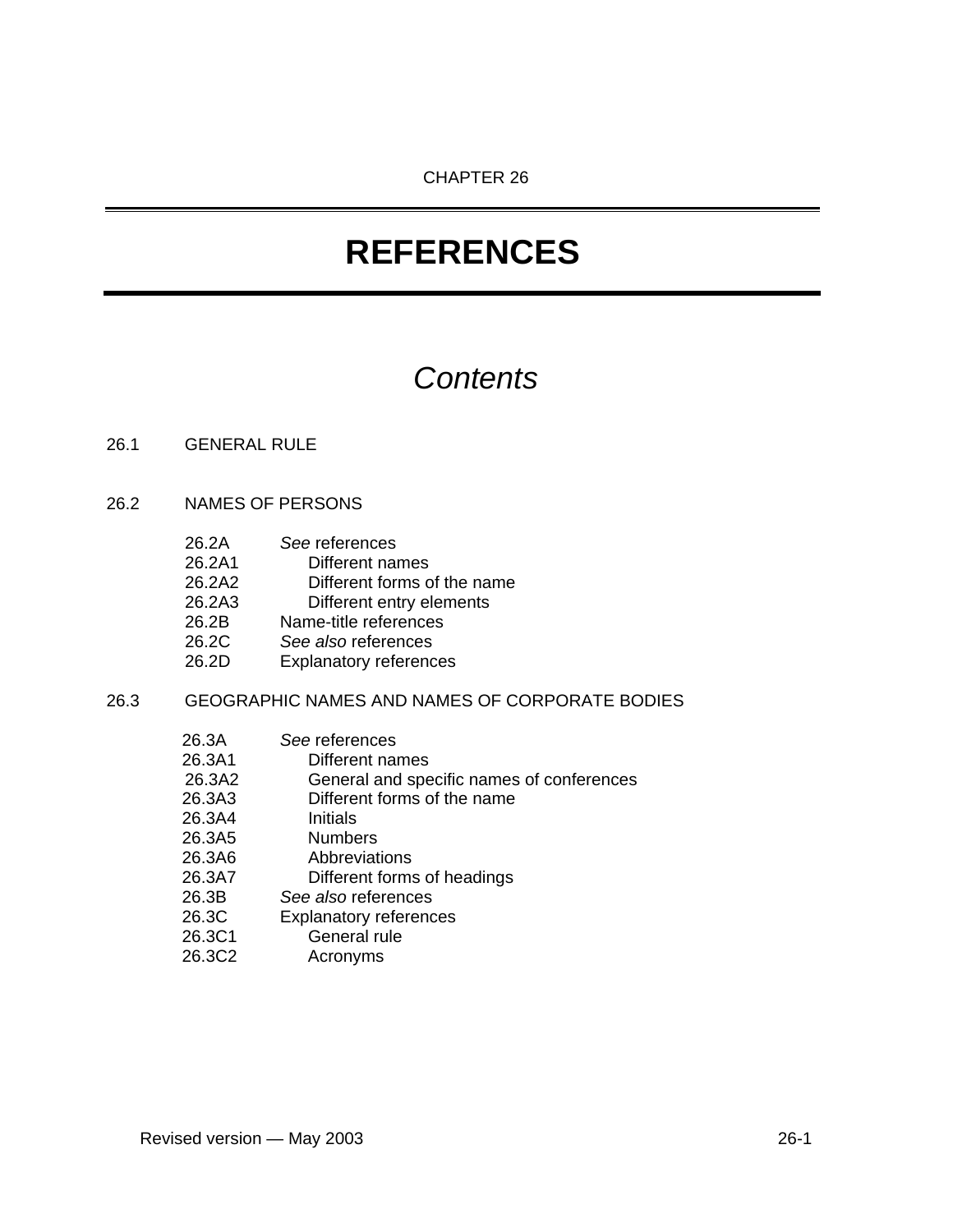## **26.1. GENERAL RULE**

**26.1A.** Make references as instructed in the previous rules in part II. In addition, follow the more general instructions in this chapter.

In making references, ensure that:

- a) there is an entry in the retrieval system under the name heading to which the reference is made and/or from which a *see also* reference is made
- b) there is a record of every reference under the name heading to which it refers in order to make possible the correction or deletion of the reference.

In case of doubt as to whether to make a reference, make it. Omit an initial article from a title appearing in a reference.

(26.1A.)

(26.1B1.)

#### **26.1B.** *See* **references**

**26.1B1.** Make a *see* reference from a form of the name of a person or a corporate body that might reasonably be sought to the form that has been chosen as a name heading.

#### **26.1C.** *See also* **references**

**26.1C1.** Make a *see also* reference from one name heading to another related name heading. (26.1C1.)

#### **26.1D. Name-title references**

**26.1D1.** Make a *see* or *see also* reference from a title that has been entered under a personal or corporate heading in the form of a name-title reference beginning with the personal or corporate heading followed by the title concerned.

(26.1D1.)

### **26.1E. Explanatory references**

**26.1E1.** If a *see* or *see also* reference does not give adequate guidance to the user of the retrieval system, make an explanatory reference giving more explicit guidance. (26.1E1.)

#### **26.1F. Form of references**

**26.1F1.** In making a reference, give the name of a person, place, or corporate body from which reference is made in the same structure as it would have as a heading.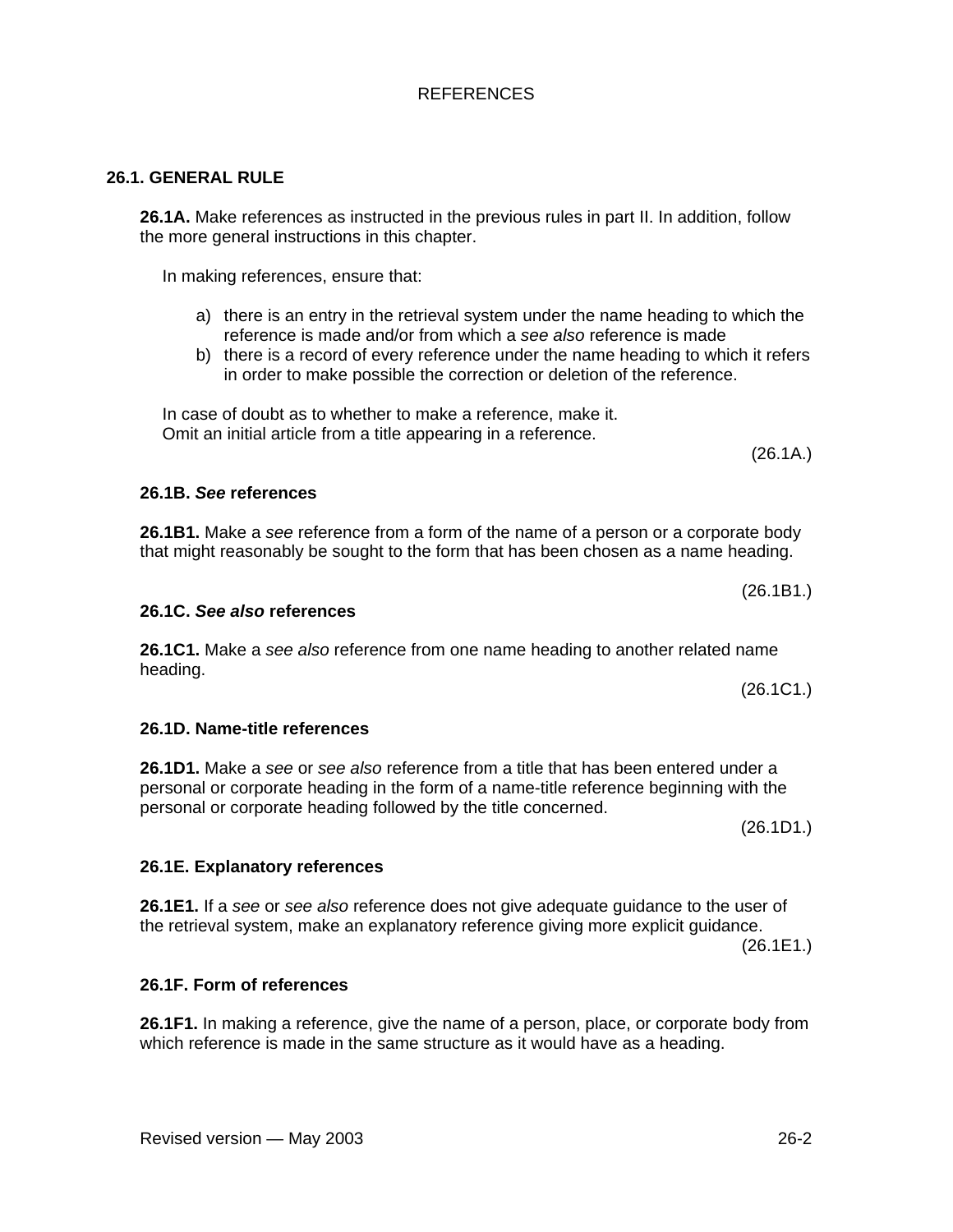#### Revised version — May 2003 26-3

#### REFERENCES

#### **Guillaume d'Auvergne,** *Bishop of Paris see* **Guilelmus Arvernus,** *Bishop of Paris*

### **Gand** *(Belgium) see* **Ghent** *(Belgium)*

In making a reference to two or more different headings from the same form, make one reference, listing all headings to which reference is being made.

> **Ontario.** *Ministry of Industry and Tourism see also*  **Ontario.** *Dept. of Tourism and Recreation* **Ontario.** *Dept. of Trade and Development*  **Ontario.** *Ministry of Industry and Trade* **Ontario.** *Ministry of Tourism and Recreation*

(26.1F1.)

**26.1G.** The layout, arrangement, and wording of the examples in this chapter are not prescriptive (i.e., they represent one of several possible methods of making references).

(26.1G.)

**26.1H.** Do not make a reference if the reference is so similar to a name heading or to another reference as to be unnecessary. (26.1H.)

**26.1J.** Use, as appropriate, additions to names as set out in rules 22.12, 22.17-22.19, 23.4, 24.4, and 24.6 to distinguish between names from which references are made and other name headings or references.

(26.1J.)

### **26.2. NAMES OF PERSONS**

#### **26.2A.** *See* **references**

**26.2A1. Different names.** Refer from a name used by a person, or found in reference sources, that is different from the name used in the heading for that person. (For persons entered under two or more different headings, see also 26.2C1 and 26.2D1.) Typical instances are:

> *Pseudonym to real name*  **Berwick, Claude**  *see* **Hunt, Anna Rebecca**

**Quinpool, John** *see* **Regan, John W.**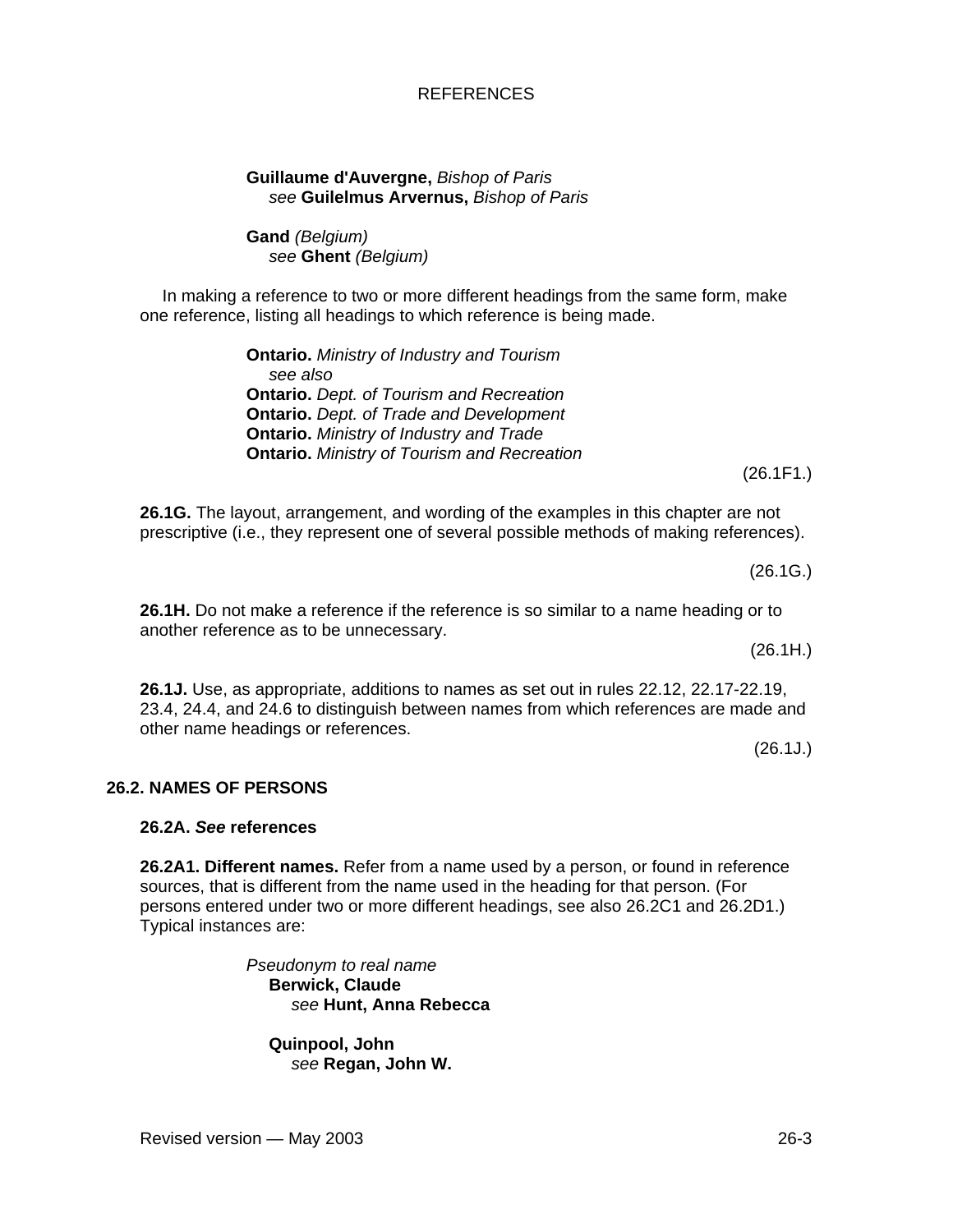*Real name to pseudonym*  **Herman, Alan**  *see* **Allan, Ted** 

> **Johnston, Mabel Annesley Sullivan**  *see* **Marny, Suzanne**

**Stifle, June**  *see* **Campbell, Maria** 

*Phrase* 

**Author of Memoirs of a fox-hunting man**  *see* **Sassoon, Siegfried** 

**Memoirs of a fox-hunting man, Author of** *see* **Sassoon, Siegfried**

**Maple Leaf**  *see* **Gwilt, Fanny G.**

*Secular name*  **Bessette, Alfred**  *see* **Andre,** *Brother* 

> **Marie de Saint-Joseph de l'Eucharistie***, Mother see* **Ouellet, Marie-Anne**

*Earlier name*  **Foot,** *Sir* **Hugh**  *see* **Caradon, Hugh Foot,** *Baron*

**Smith, Donald A.,** *Sir see* **Strathcona and Mount Royal, Donald Alexander Smith,** *Baron*

#### **Beaconsfield, Benjamin Disraeli,** *Earl of see* **Disraeli, Benjamin**

(26.2A1.)

**26.2A2. Different forms of the name.** Refer from a form of name used by a person, or found in reference sources, or resulting from a different romanization of the name, if it differs significantly from the form used in the heading for that person. Always make a reference if any of the first five letters of the entry element for that form differ from the first five letters in the entry element of the heading. Typical instances are: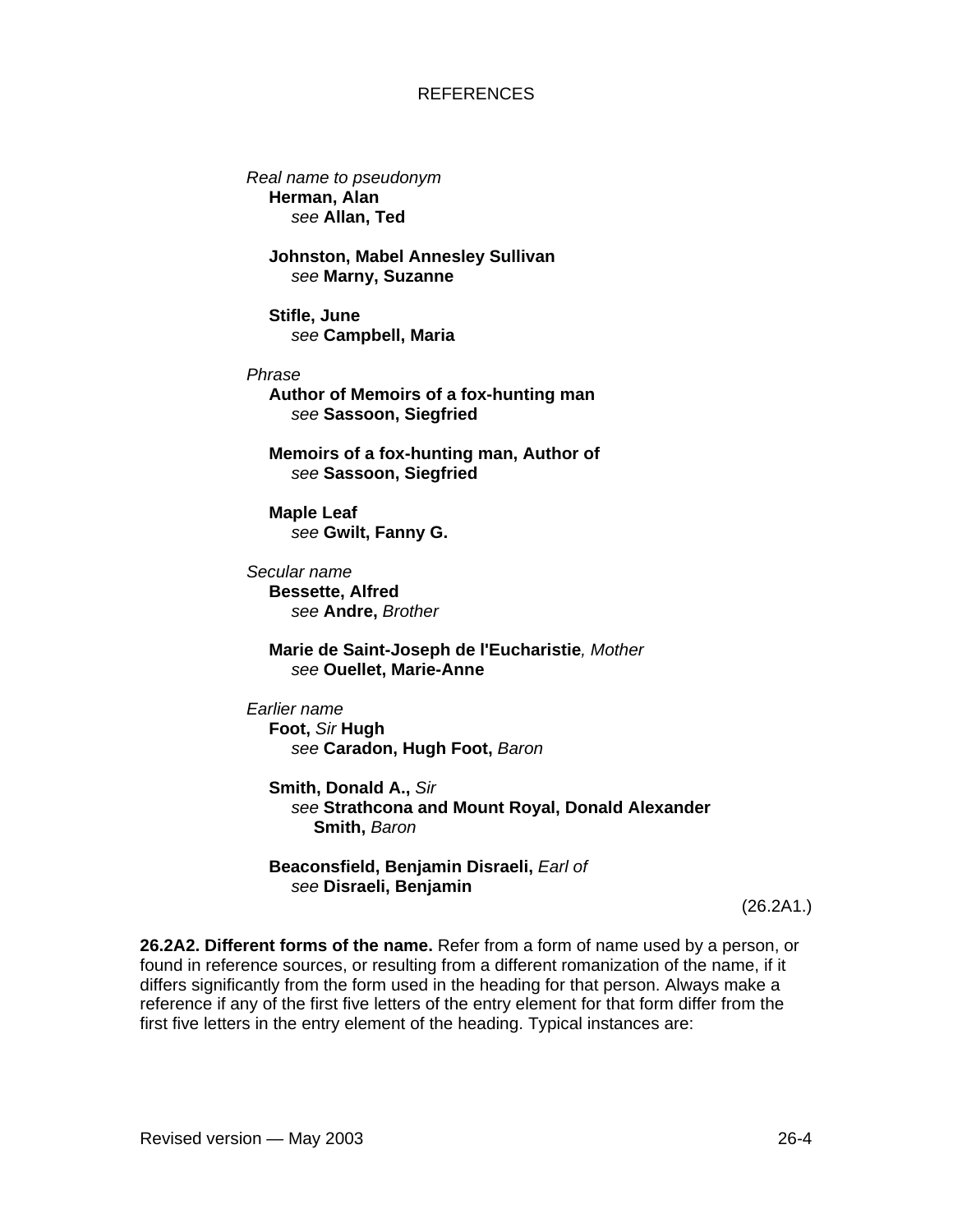*Difference in fullness of name*  **Campbell, C. Alexander G.**  *see* **Campbell, Alec** 

**Gurnsey, Frederick N.**  *see* **Gurnsey, Rick**

*Full name to initials used as heading*  **Worsley, Edward** *see* **E.W.** 

*Different language form*  **Mikes, György** *see* **Mikes, George** 

*Different spelling*  **Ralegh, Sir Walter** *see* **Raleigh,** *Sir* **Walter** 

**Luly, Jean** *see* **Lœillet, Jean Baptiste** 

 *Different romanization*  **Cao, Xuequin**  *see* **Ts`ao, Hsüeh-ch`in**

**Garkavi, Avraam IAkovlevich**  *see* **Harkavi, Avraham Eliyahu** 

(26.2A2.)

**26.2A3. Different entry elements.** Refer from different elements of the heading for a person under which that name might reasonably be sought. Typical instances are:

> *Different elements of a compound name*  **Crowe, Jean Elizabeth Auger***see* **Auger-Crowe, Jean Elizabeth**

**Jones, Daryl Howes***see* **Howes-Jones, Daryl** 

**Stark, Laurel Campbell***see* **Campbell-Stark, Laurel** 

Part of surname following a prefix **Duca, Irene L. del**  *see* **Del Duca, Irene L. (Irene Luigia)**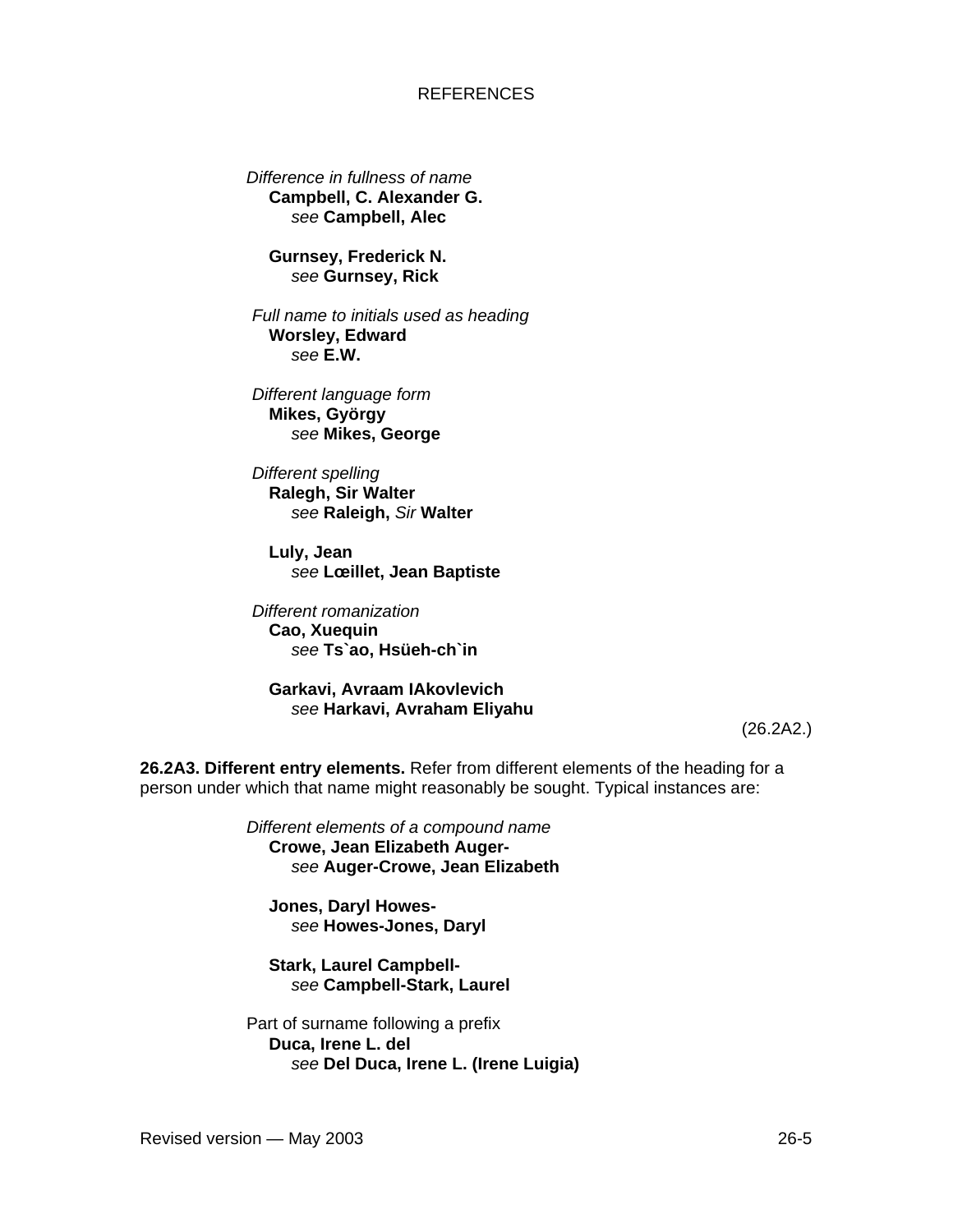**Aerde, Michel Willem van**  *see* **Van Aerde, Michel Willem** 

**Visser, Elsa R.M. de**  *see* **De Visser, Elsa R.M.** 

Prefix to surname used as entry element (see also 26.2D2) **D'Amours, Jacques**  *see* **Amours, Jacques d'** 

**Von Hofmannsthal, Hugo**  *see* **Hofmannsthal, Hugo von** 

Part of surname following a prefix combined with surname **Breton, Clarence Le**  *see* **Lebreton, Clarence**

**Cosmos, Amor de**  *see* **DeCosmos, Amor** 

*First given name of person without surname when it is not the entry element*  **Maria Helena**  *see* **Helena, Maria**

*Epithet or byname* **Aquinas, Thomas,** *Saint see* **Thomas,** *Aquinas, Saint*

**Udine, Giovanni da** *see* **Giovanni,** *da Udine* 

*Last element when it is not the entry element*  **Barry, Jeanne Bécu,** *comtesse Du see* **Du Barry, Jeanne Bécu,** *comtesse*

**Capella, Martianus**  *see* **Martianus Capella** 

**Maung, Chit,** *Saw see* **Chit Maung,** *Saw*

*Person as saint*  **Edward,** *the Confessor, Saint see* **Edward,** *King of the English*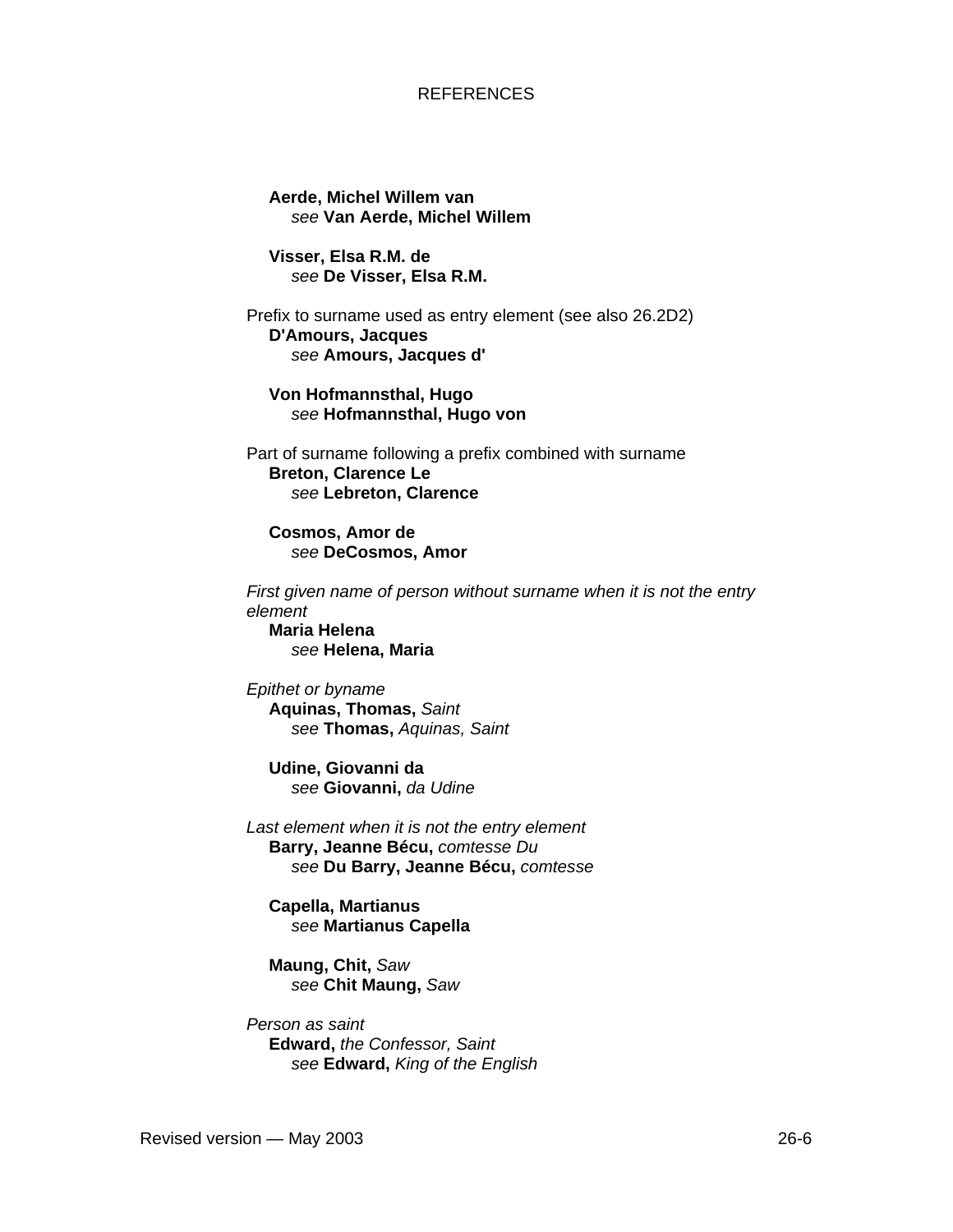**Constantine,** *Saint see* **Constantine I,** *Emperor of Rome* 

*Family name of saint*  **Yepes y Alvarez, Juan de**  *see* **John of the Cross,** *Saint*

**Soubirous, Marie-Bernarde**  *see* **Bernadette,** *Saint*

*Family, dynastic, etc., name of ruler* **Bonaparte, Napoléon**  *see* **Napoleon I,** *Emperor of the French*

**Bernadotte, Jean-Baptiste-Jules** *see* **Charles XIV John,** *King of Sweden and Norway*

*Inverted form of initials entered in direct order*  **C., M.**  *see* **M.C.**

**E., A.L.O.**  *see* **A.L.O.E.** 

*Direct form of inverted phrase heading*  **Miss Read** *see* **Read,** *Miss*

**Dr. Seuss**  *see* **Seuss,** *Dr.*

*Inverted form of direct phrase heading*  **George,** *Boy see* **Boy George** 

**X,** *Dr. see* **Dr. X** 

*Honorary titles and terms of address when sometimes used as names* **U Kyin U**  *see* **Kyin U,** *U*

(26.2A3.)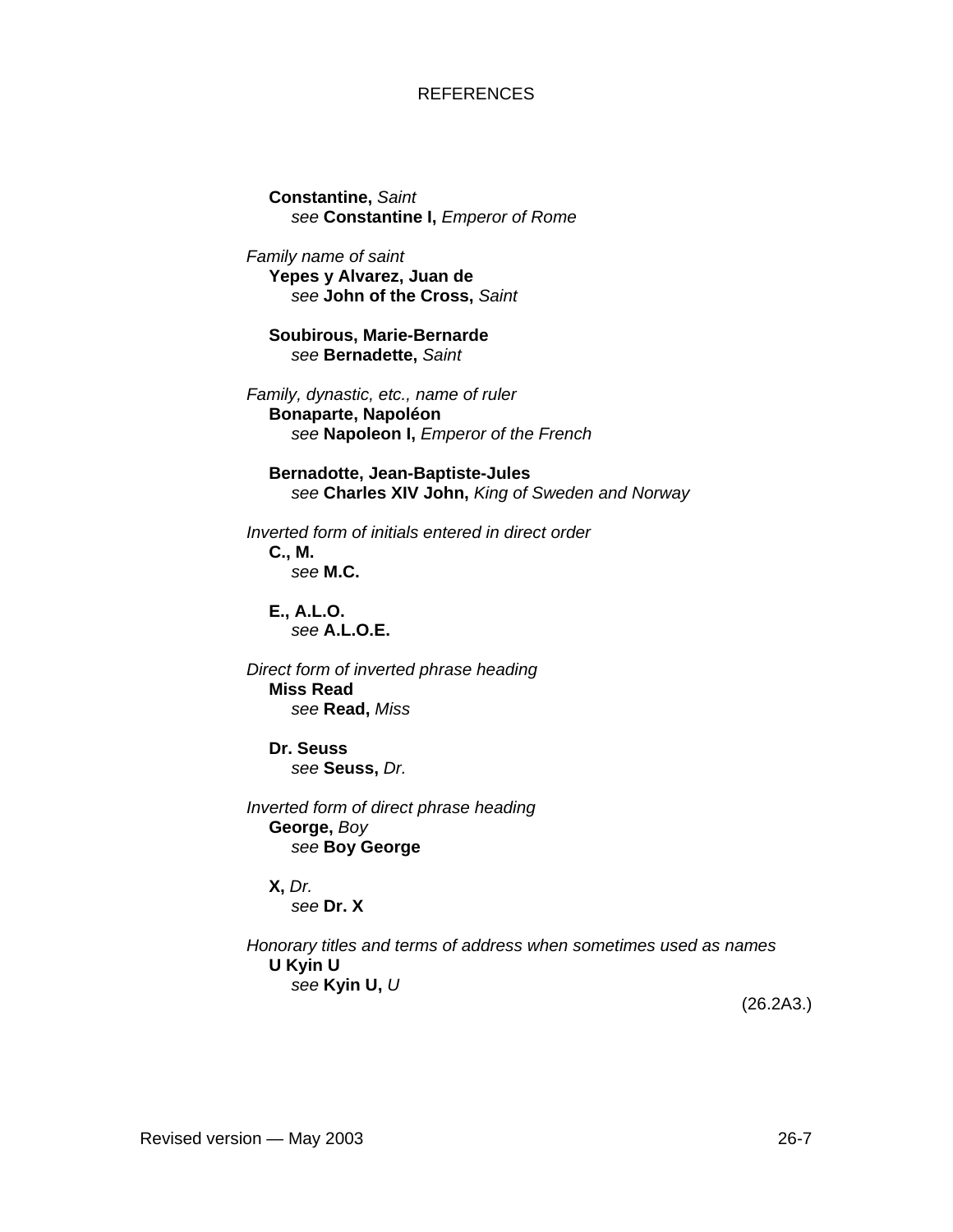#### **26.2B. Name-title references**

**26.2B1.** If the works of a person are entered under two or more different headings, make a name-title reference when the name appearing in a particular edition or version of a work is not the name used as the heading for that work:

> **Ashe, Gordon Croaker** *see* **Creasey, John**  (*Title page reads*: The croaker / John Creasey as Gordon Ashe)

**Halliday, Michael**  Edge of Terror *see* **York, Jeremy**  (*Title page reads*: The edge of terror / by Michael Halliday. *A later edition published under the name Jeremy York*)

(26.2B1.)

**26.2B2.** Make a name-title reference from the inverted form of initials entered in direct order for each work entered under those initials.

> **D., H.**  Helidora and other poems *see* **H.D.**

**D., H.**  Hymen *see* **H.D.** 

**D., H.**  Sea garden *see* **H.D.** 

(26.2B2.)

**26.2B3.** When two or more persons have used the same pseudonym and one or more is entered under another name, make a name-title reference from the pseudonym for each work of a person that is so entered.

> **Theophilus**  Burmese loneliness *see* **Enriquez, Colin Metcalf**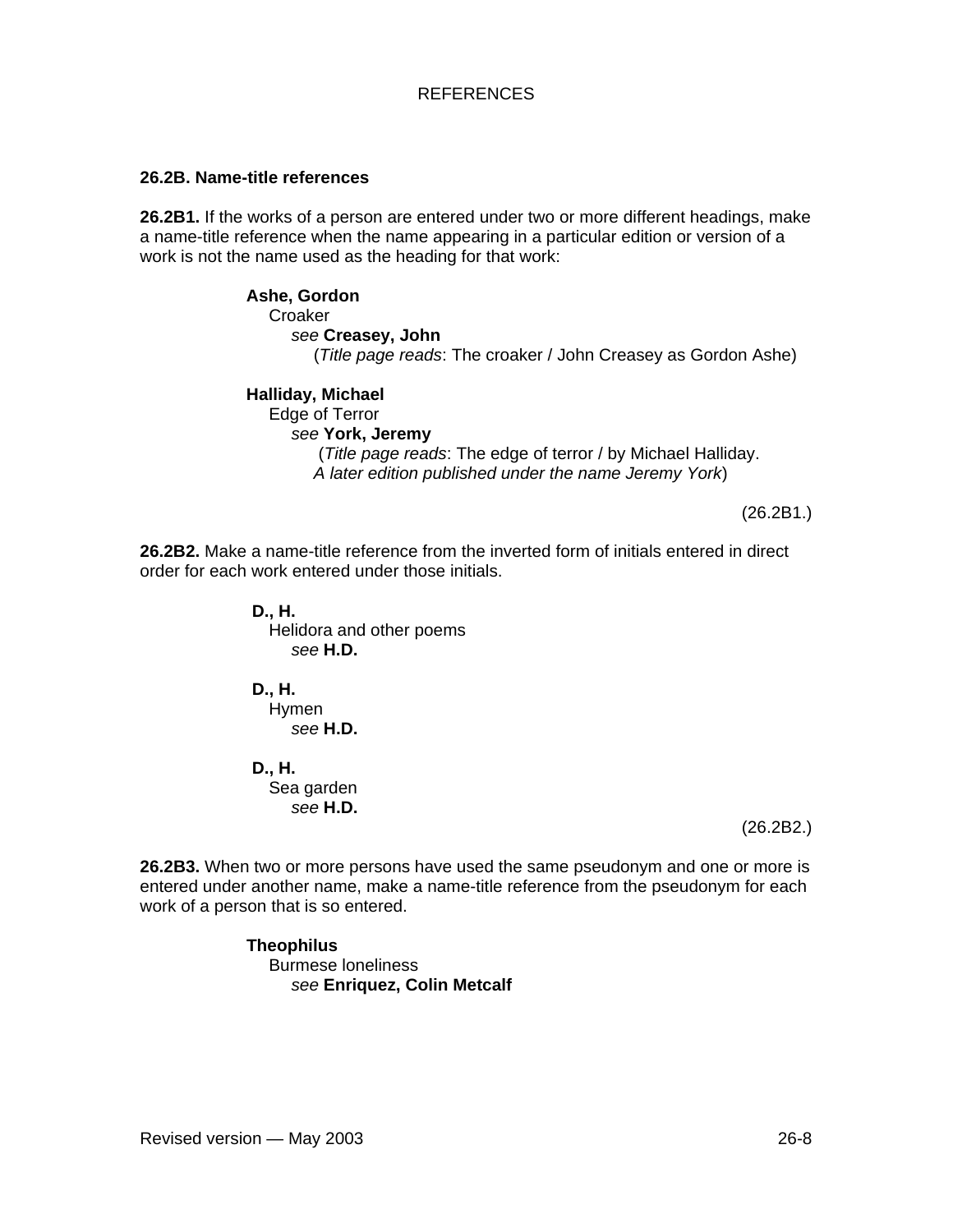## **Theophilus**

#### Defence of the dialogue entitled A display of God's special grace *see* **Dickinson, Jonathon**

(26.2B3.)

**26.2B4.** If a pseudonym consists of initials, a sequence of letters, or numerals, make a name-title reference from the phrase in direct order for each descriptive unit entered under the pseudonym.

#### **Garcin, Étienne** Nouveau dictionnaire provençal-français *see* **M.G.**  (*Initials stand for* Monsieur Garcin)

In addition, if the initials, etc., stand for a phrase other than a name, make a nametitle reference from the phrase in direct order for each descriptive unit entered under the pseudonym.

> **Lawrence, Curly**  Betty the mongoliper *see* **L.B.S.C.**

(26.2B4.)

#### **26.2C.** *See also* **references**

**26.2C1.** If the records of one person are entered under two different headings, make a *see also* reference from each heading to the other (see also 26.2D1).

#### **Wright, Willard Huntington**  *see also* **Van Dine, S.S.**

#### **Van Dine, S.S.**  *see also* **Wright, Willard Huntington**

If the records of one person are entered under three or more different headings, make an explanatory reference as instructed in 26.2D.

(26.2C1.)

**26.2C2.** If there are entries in the retrieval system under the name of a known person and under the appellation of an unknown person including the name, or part of the name, of that known person, make a *see also* reference from the appellation to the name. Make an explanatory reference from the name to the appellation as instructed in 26.2D1.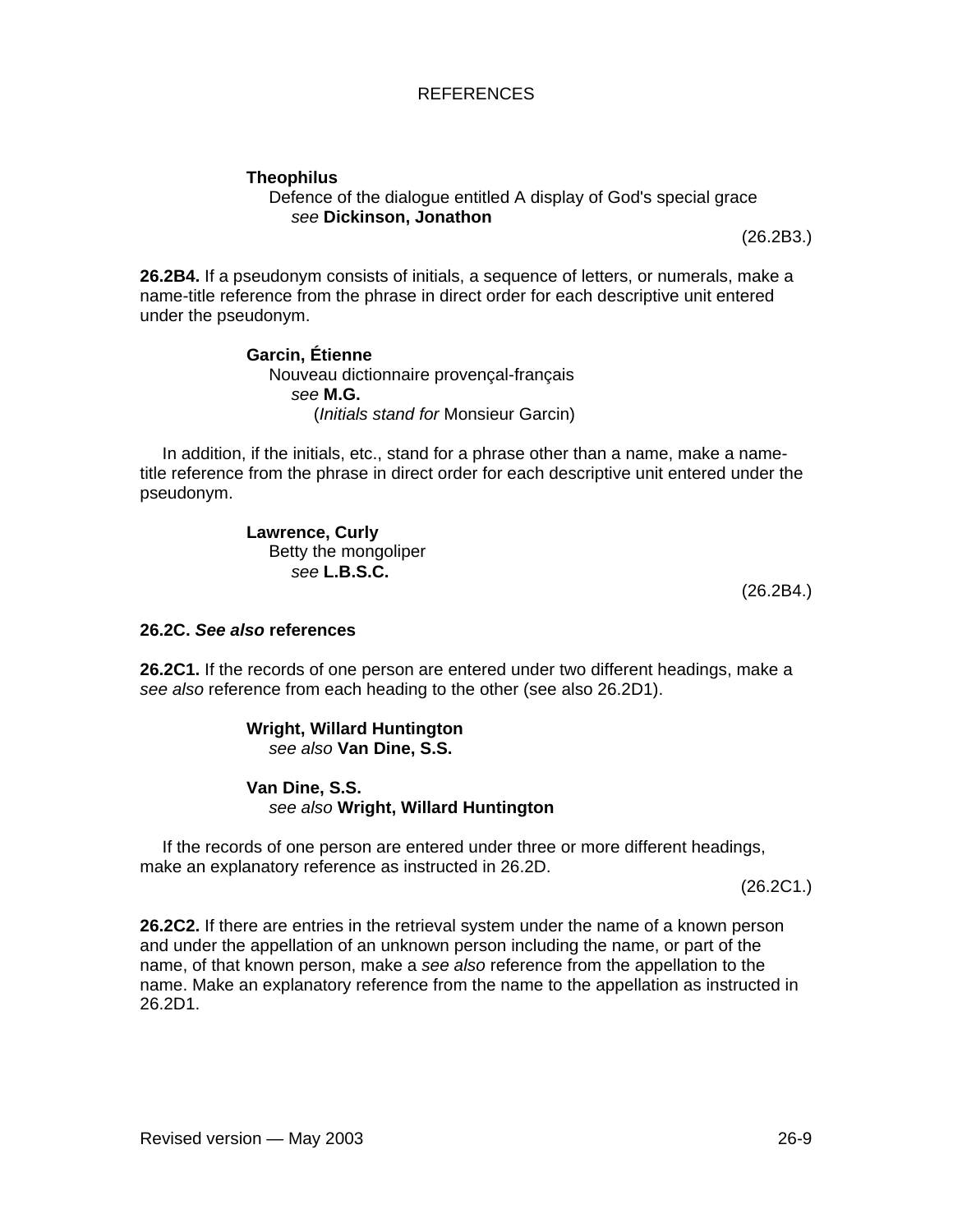## **Pseudo-Brutus**

#### *see also* **Brutus, Marcus Junius**

(26.2C2.)

#### **26.2D. Explanatory references**

**26.2D1.** Make an explanatory reference when more guidance than a *see* or *see also* reference is required.

#### **Ross, W.E.D. (William Edward Daniel)**

For works and/or records of this person created under other pseudonyms, *see* **Ames, Leslie Brooks, Laura Frances Carter, Marilyn Dana, Amber Dana, Richard Gilmer, Ann Randall, Diana**  [*etc., as required*]

**Carter, Marilyn** 

For works and/or records of this person created under other names, *see* **Ames, Leslie Brooks, Laura Frances Dana, Amber Dana, Richard Gilmer, Ann Randall, Diana Ross, W.E.D. (William Edward Daniel)**  [*etc., as required*] *Make similar references under the other pseudonyms* 

#### **Gustalf, Adolf,** *King of Sweden*

Kings of Sweden with this name are entered in a single sequence of all the kings of Sweden with the first name Gustaf, e.g., **Gustaf I Vasa,** *King of Sweden* **Gustaf II Adolph,** *King of Sweden*  **Gustaf III,** *King of Sweden Make a similar reference under* **Gustaf Vasa,** *King of Sweden* 

(26.2D1.)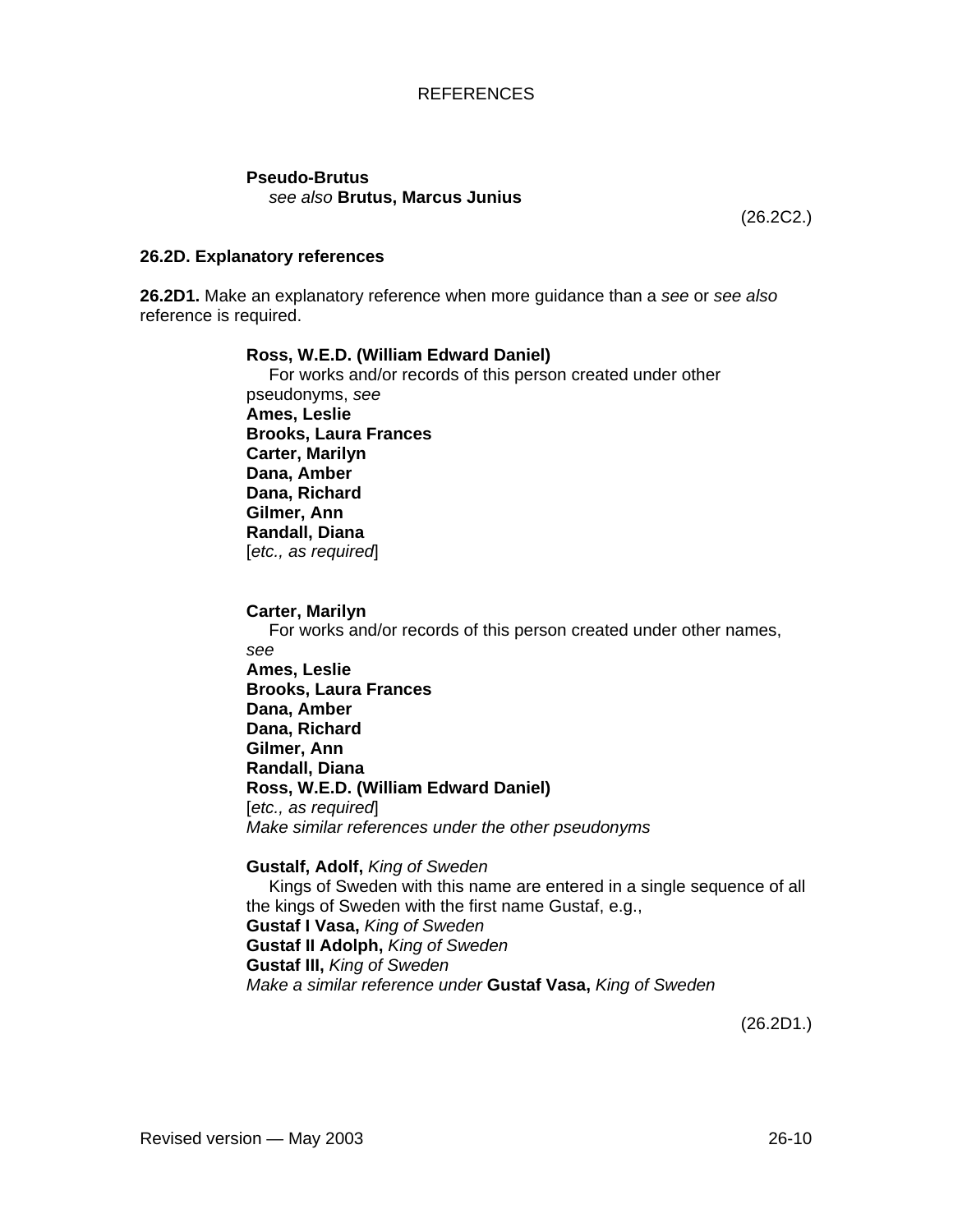**26.2D2.** *Optionally*, make explanatory references under the various separately written prefixes of surnames to explain how names with such prefixes are entered in the retrieval system.

#### **De la**

Some names beginning with this prefix are also entered under **La** (e.g., La Bretèque, Pierre de) and others under the name following the prefix (e.g., Torre, Marie de la). *Make a similar reference under* **La** 

(26.2D2.)

### **26.3 GEOGRAPHIC NAMES AND NAMES OF CORPORATE BODIES**

#### **26.3A.** *See* **references**

**26.3A1. Different names.** Refer from the name of a place found in reference sources that is significantly different from the form used as the entry element in a heading.

> **Aix-la-Chapelle** (*Germany*) *see* **Aachen** (*Germany*)

**Hellas** *see* **Greece**

Refer from a name used by a body, or found in reference sources, that is significantly different from that used in the heading for that body.

#### **Common Market**  *see* **European Economic Community**

#### **Quakers**  *see* **Society of Friends**

 Make an explanatory reference for a place or a body that has changed its name as instructed in 26.3C1.

(26.3A1.)

**26.3A2. General and specific names of conferences.** Refer from a general name for a conference to the specific name used as the heading.

> **Nutrition Symposium** (*1953 : University of Toronto*) *see* **Symposium on Protein Metabolism** (*1953 : University of Toronto*)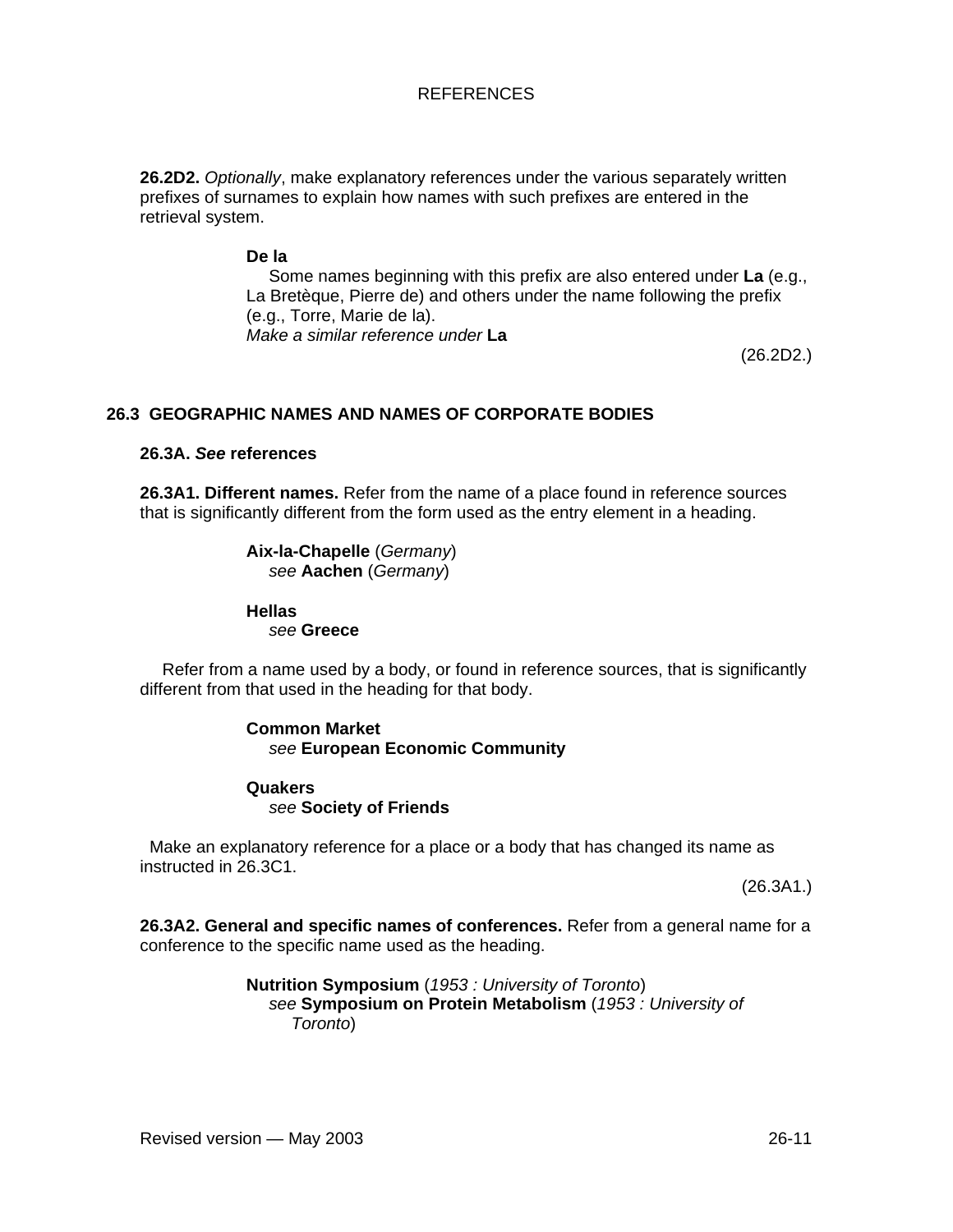**Moisture Management in Crop Production Conference** (*5th : 1986 : Calgary, Alta*.) *see* **Western Provinces Conference Rationalization of Soil and Water Research and Management** (*1986 : Calgary, Alta*)

 **Eastern Canada Pesticide Workshop** (*20th : 1988 : Sault Ste. Marie, Ont*.) *see* **Eastern Canada Workshop on Pesticide Residues and Environmental Contaminants** (*1988 : Sault Ste. Marie, Ont*.)

(26.3A2.)

**26.3A3. Different forms of the name.** Refer from a form of name used by a body, or from a form of name of a place or body found in reference sources or resulting from a different romanization, if that form differs significantly from the form used in the heading for that body or place. Typical instances are:

> *Different language forms*  **Danmark**  *see* **Denmark**

> > **French Association for Canadian Studies** *see* **Association française d'études canadiennes**

*Initials and acronyms* 

**ACOA** 

*see* **Atlantic Canada Opportunities Agency** 

**E.E.C.** 

*see* **European Economic Community** 

*Full names* 

**International Business Machines Corporation**  *see* **IBM** 

**European Atomic Energy Community**  *see* **Euratom**

- *Different spelling* 
	- **Rumania**  *see* **Romania**

**Coopératives unies de l'Ontario**  *see* **Co-opératives unies de l'Ontario**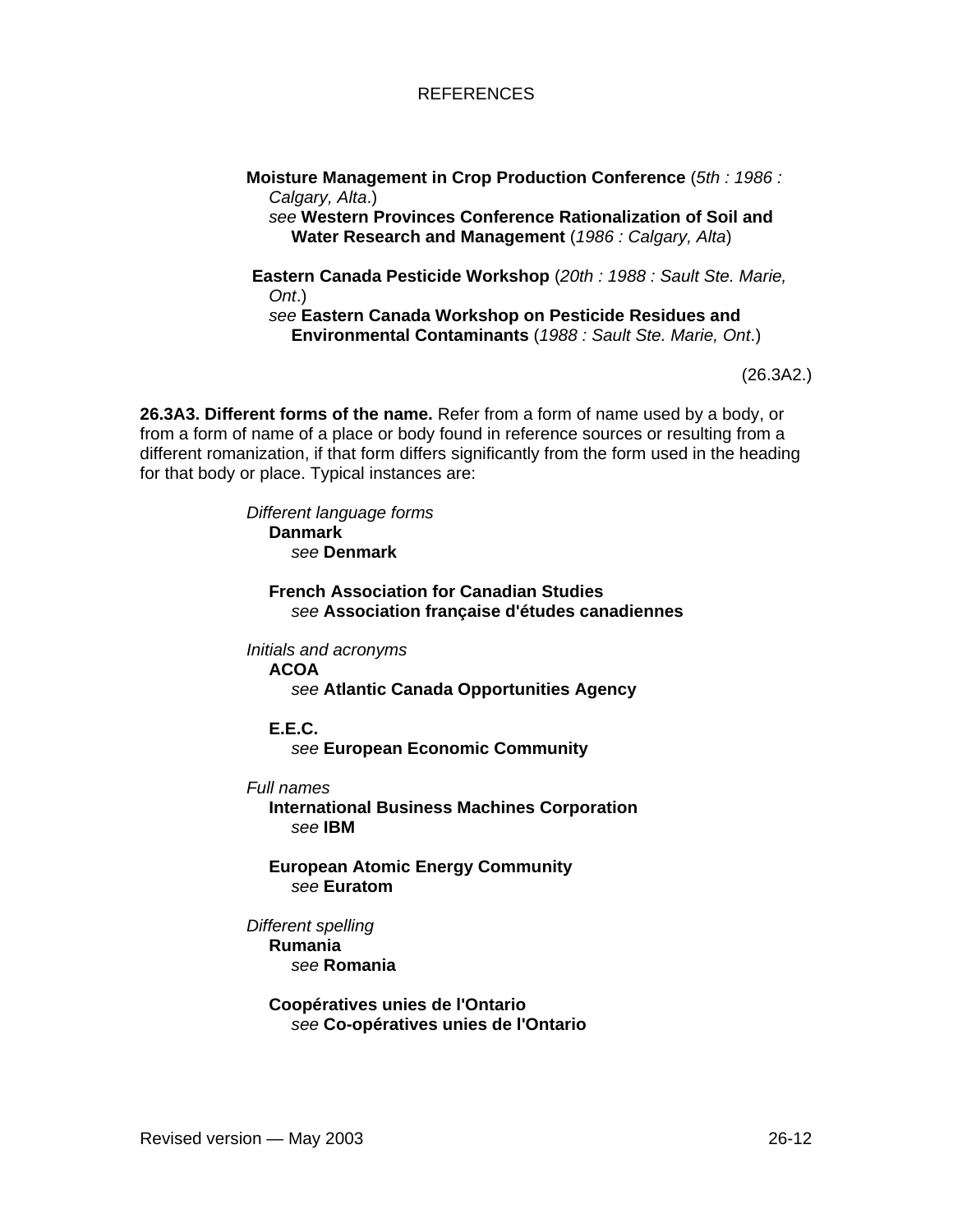**Shippigan** *(N.B.) see* **Shippegan** (*N.B.*)

*Different romanization*  **Beijing** *(China) see* **Peking** (*China*)

*Other variants* (*including shorter, fuller, and inverted forms*) **Religious Society of Friends**  *see* **Society of Friends** 

**Friends, Society of**  *see* **Society of Friends** 

**St. Dominic, Order of**  *see* **Dominicans**

**United Kingdom.** *Army. Middlesex Regiment see* **United Kingdom.** *Army. Infantry Regiment, 57th* 

**Arts Council of Ontario**  *see* **Ontario Arts Council** 

**Leonowens (Anna) Gallery**  *see* **Anna Leonowens Gallery** 

**Roman Catholic Church**  *see* **Catholic Church** 

(26.3A3.)

**26.3A4. Initials.** If a heading consists of an initialism or acronym and, in the retrieval system, initials with full stops are filed differently from those without full stops, refer from one form to the other, depending on which has been used in the heading.

#### **NAAB**  *see* **N.A.A.B.**

#### **U.N.E.S.C.O.**  *see* **Unesco**

In the context of such a retrieval system, *optionally* refer from initials without full stops, as well as with full stops (see 26.3A3), to a full name used as a heading (see also 26.3C2).

#### **NATO**

*see* **North Atlantic Treaty Organization**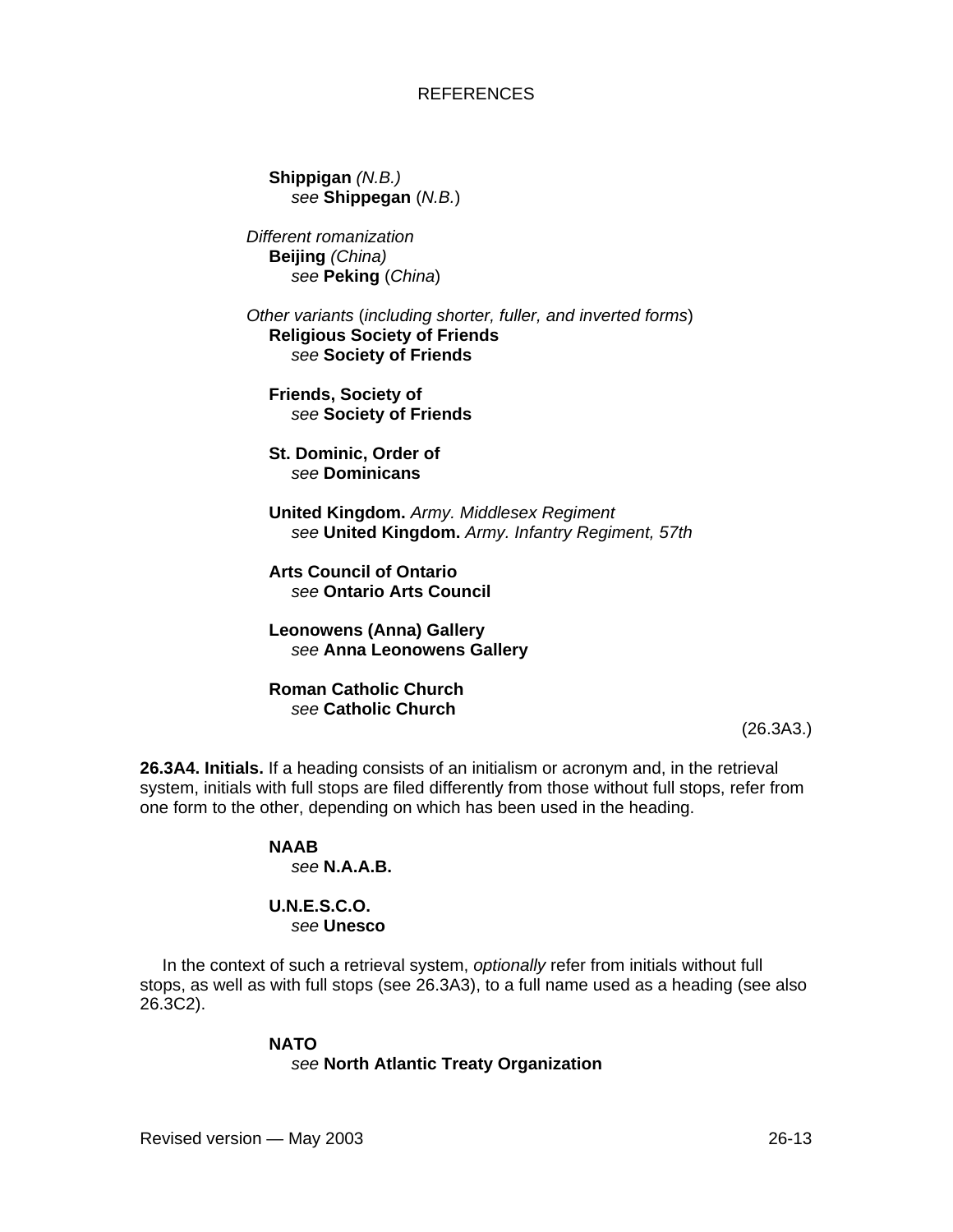#### **N.A.T.O.**  *see* **North Atlantic Treaty Organization**

(26.3A4.)

**26.3A5. Numbers.** If, in the retrieval system, numbers expressed as words are filed differently from numbers expressed as numerals, follow the instructions below if a heading begins with a number or contains a number in such a position that it affects the filing of the heading.

a) If the number is expressed as a numeral, refer from the form of the heading with the number expressed as a word.

#### **Gallery One Hundred and One**  *see* **Gallery 101**

#### **Twentieth Century Heating & Ventilating Co.**  *see* **XXth Century Heating & Ventilating Co.**

b) If the number is expressed as a word and if desirable, refer from the form of the heading with the number expressed as an arabic numeral.

> **4 Corners Geological Society** *see* **Four Corners Geological Society**

#### **25th Street House Theatre**  *see* **Twenty-fifth Street House Theatre**

(26.3A5.)

**26.3A6. Abbreviations.** If, in the retrieval system, abbreviated words are filed differently from words written in full and if the heading begins with an abbreviated word or contains an abbreviated word in such a position that it affects the filing of the heading, refer from the form of the heading with the abbreviated word written in full in the language of the heading.

> **Société Saint-Jean-Baptiste de Montréal**  *see* **Société St-Jean-Baptiste de Montréal**

**Saint John Yacht Club**  *see* **St John Yacht Club** 

(26.3A6.)

**26.3A7. Different forms of heading.** Refer from different forms of heading under which a corporate body might reasonably be sought. Typical instances are: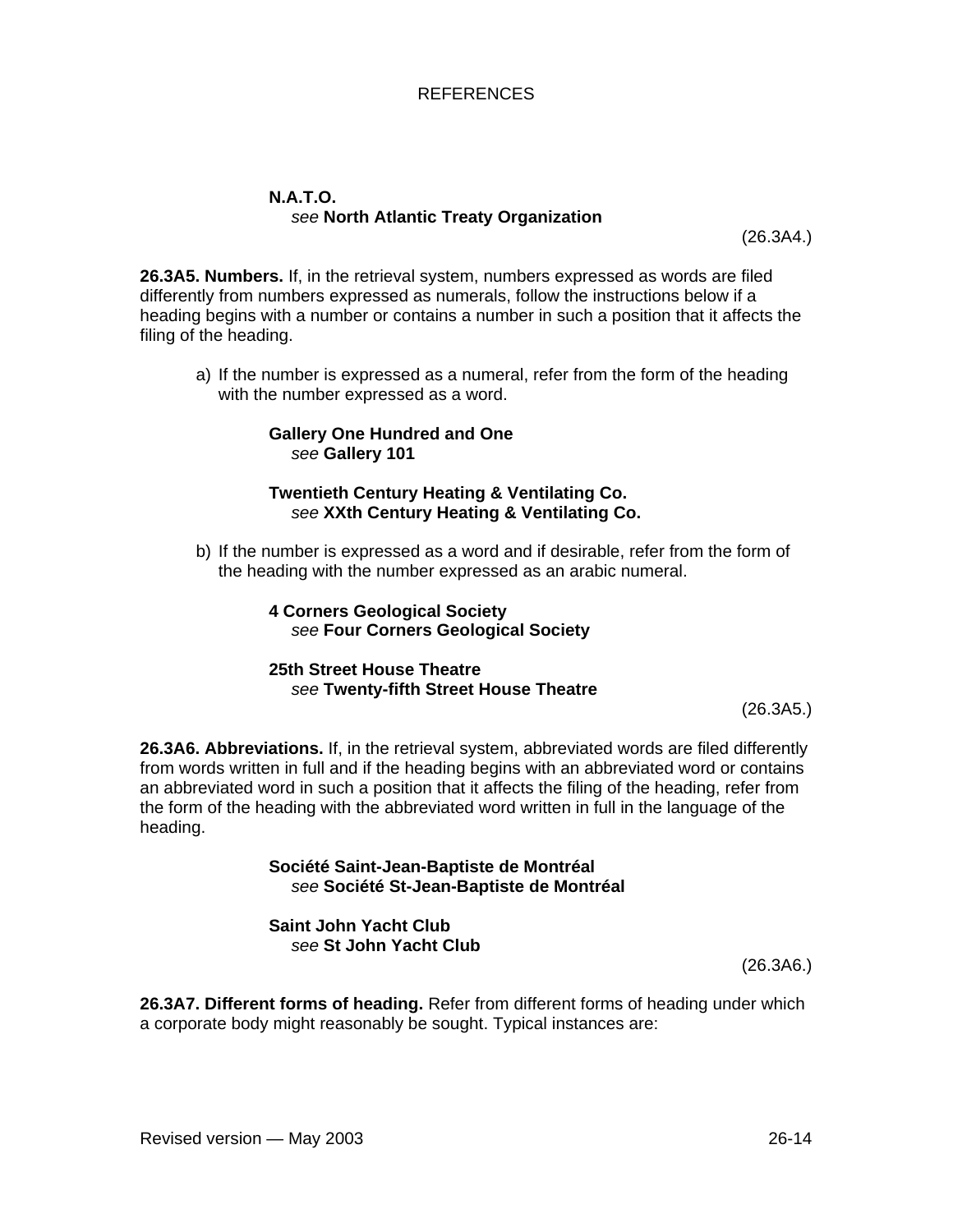#### *Subordinate heading and its variants to a name entered directly*  **Canada**. National Research Council *see* **National Research Council Canada**

**University of Toronto.** *Library. Thomas Fisher Rare Book Library see* **Thomas Fisher Rare Book Library** 

**University of Toronto.** *University Press see* **University of Toronto Press**

*Name and its variants in the form of subheadings under the immediately superior body when the name has been entered under a body higher than the immediately superior body*

**Canada.** *Dept. of Labour. Research and Development Program. Economics and Research Branch see Canada. Dept*. *of Labour. Economics and Research Branch*

**Canadian Pulp and Paper Association.** *Technical Section. Sulphite Committee see* **Canadian Pulp and Paper Association.** *Sulphite Committee* 

**University of Toronto.** Library. Humanities and Social Sciences Division. Reference Dept. *see* **University of Toronto.** *Library. Reference Dept.*

*For bodies entered subordinately, the name and its variants in the form of independent headings whenever the name does not suggest subordinate entry*

**Ryerson Staff Association**  *see* **Ryerson Polytechnical Institute.** *Staff Association* 

**Saskatchewan Energy and Mines**  *see* **Saskatchewan.** *Saskatchewan Energy and Mines* 

(26.3A7.)

#### **26.3B.** *See also* **references**

**26.3B1.** Make *see also* references between independently entered corporate headings for bodies that are related:

> **British Iron and Steel Research Association**  *see also* **Iron and Steel Institute**

#### **Iron and Steel Institute**

*see also* **British Iron and Steel Research Association** 

(26.3B1.)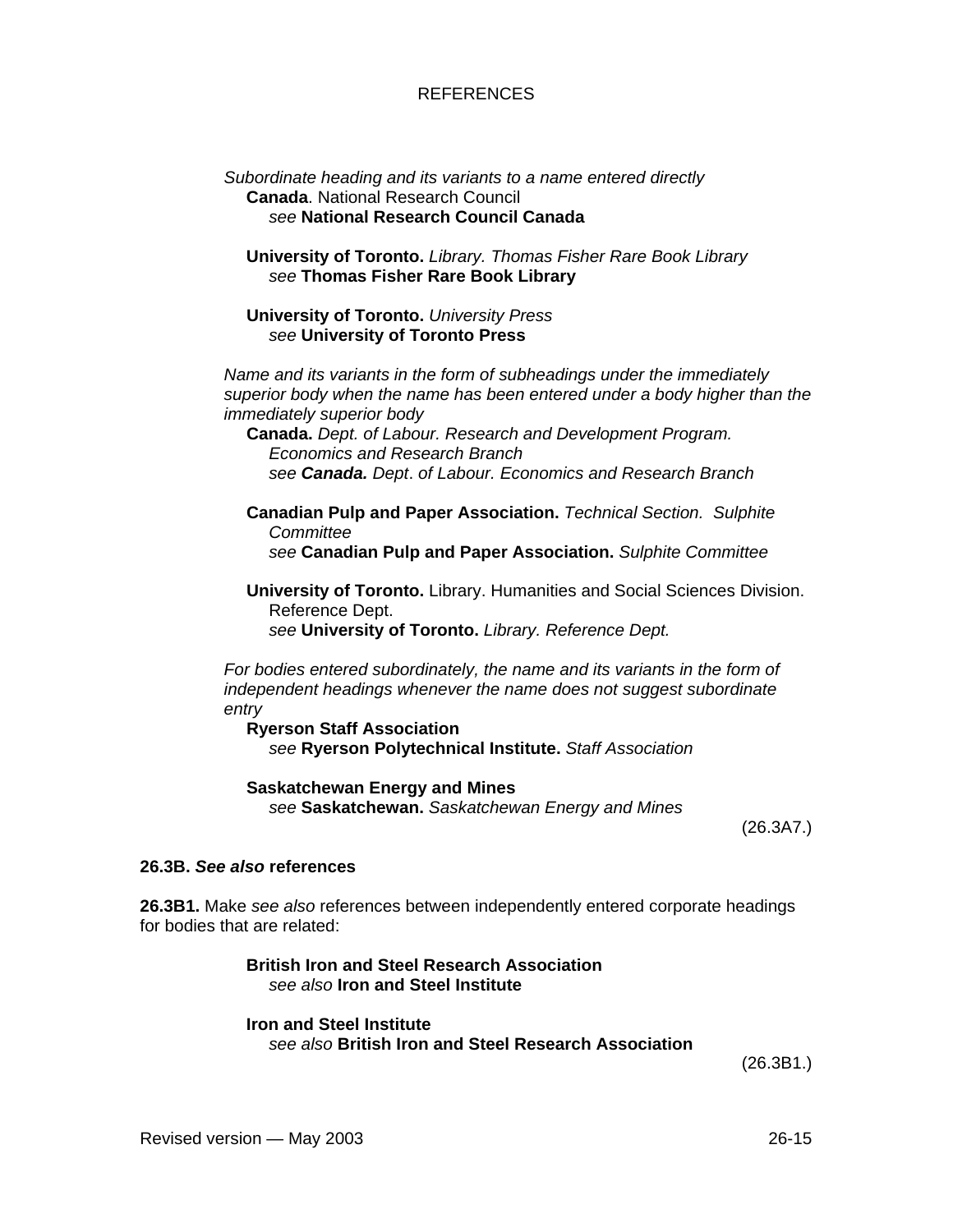#### **26.3C. Explanatory references**

**26.3C1. General rule.** Make an explanatory reference when more detailed guidance than a *see* or *see also* reference is required. Typical instances are:

## a) Scope of heading

#### **Freemasons**

Under subdivisions of this heading will be found records of the lodges, grand lodges, etc., of the basic orders of Freemasonry (also called "craft" Masonry) in which are conferred the first three Masonic degrees.

For records of Masonic bodies conferring degrees beyond the first three, *see*

**Knights Templar** (*Masonic order*) **Royal and Select Masters Royal Arch Masons Scottish Rite** (*Masonic order*) For records of other Masonic bodies, *see* their names, e.g.,

#### **Order of the Secret Monitor**

**Canada.** *Governor-General* (*1984-1989 : Sauvé*)

Here are entered records of the Governor-General acting in her official capacity.

For other records created and accumulated in her private capacity, *see* **Sauvé, Jeanne, 1922-** 

### b) References applicable to several headings

#### **Conference ...**

Conference proceedings are entered under the name of the conference, etc. *See also* **Symposium ..., Workshop** ..., etc.

#### **Catholic Church.** *Sacra* ...

*Sacra* is omitted from the heading for an administrative body of the Catholic Church when it occurs at the beginning of the name, e.g., for the Sacra Rota Romana, *see* **Catholic Church.** *Rota Romana*.

- c) Earlier and later headings
	- i) Simple situations (usually only two headings involved).

#### *Name change*

#### **Manitoba Crop Insurance Corporation**  *see also the earlier heading*  **Manitoba Crop Insurance Agency**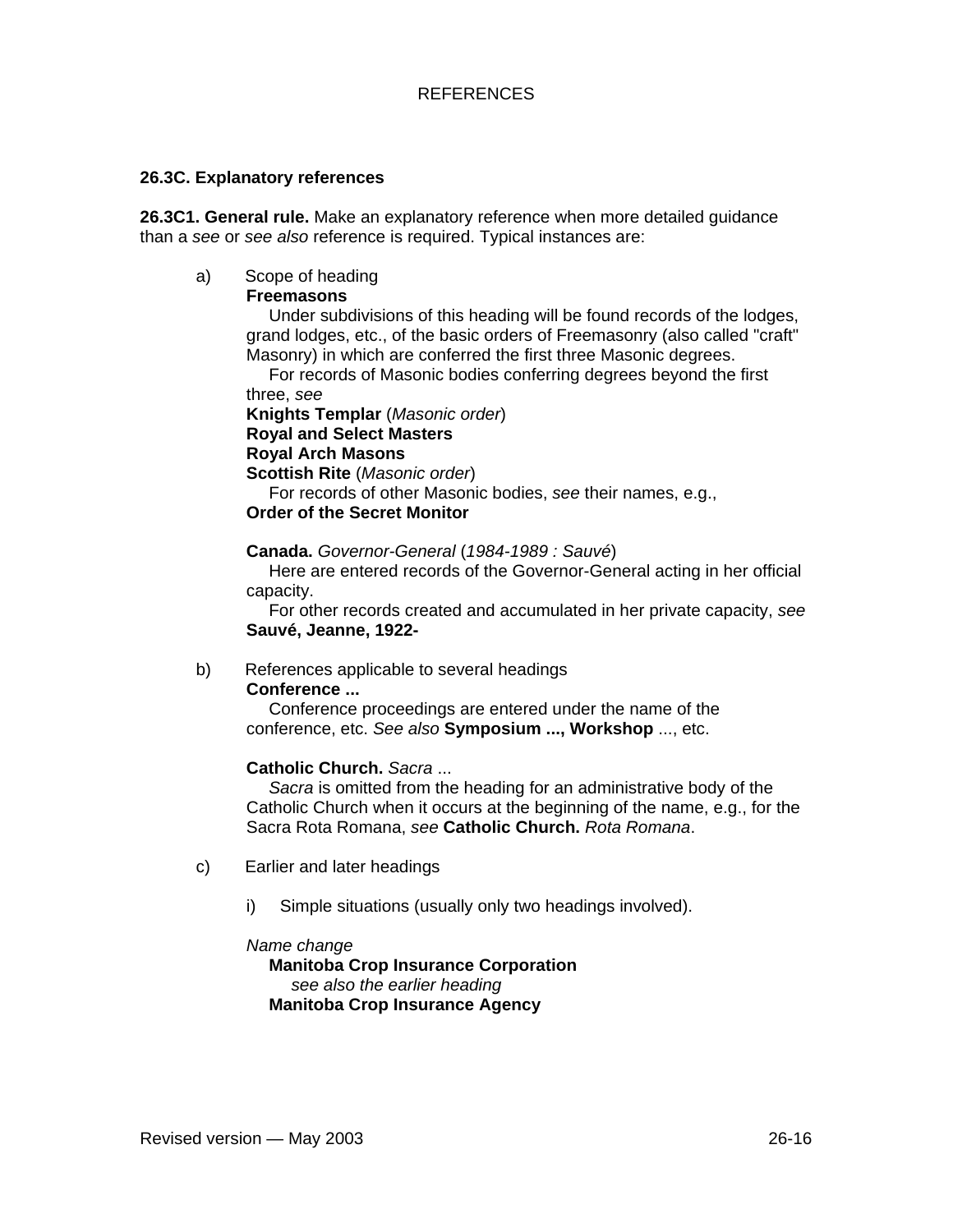**Manitoba Crop Insurance Agency**  *see also the later heading*   **Manitoba Crop Insurance Corporation** 

**Alberta Motor Transport Association**  *see also the later heading*  **Alberta Trucking Association** 

**Alberta Trucking Association**  *see also the earlier heading*  **Alberta Motor Transport Association** 

*Merger of two bodies to form a third*  **British Columbia. Examinations Branch**  *see also the later heading*  **British Columbia. Student Assessment Branch**

**British Columbia. Learning Assessment Branch** *see also the later heading*  **British Columbia. Student Assessment Branch**

**British Columbia. Student Assessment Branch** *see also the earlier headings*  **British Columbia. Examinations Branch British Columbia. Learning Assessment Branch** 

ii) Complex situations requiring more explanation (usually more than two headings involved). Make explanatory references with the same information under each of the headings.

*Complete information available* 

**Canadian Imperial Bank of Commerce**  Established in 1961 by the union of the Canadian Bank of Commerce and the Imperial Bank of Canada. *Make the same reference under* **Canadian Bank of Commerce** *and* **Imperial Bank of Canada**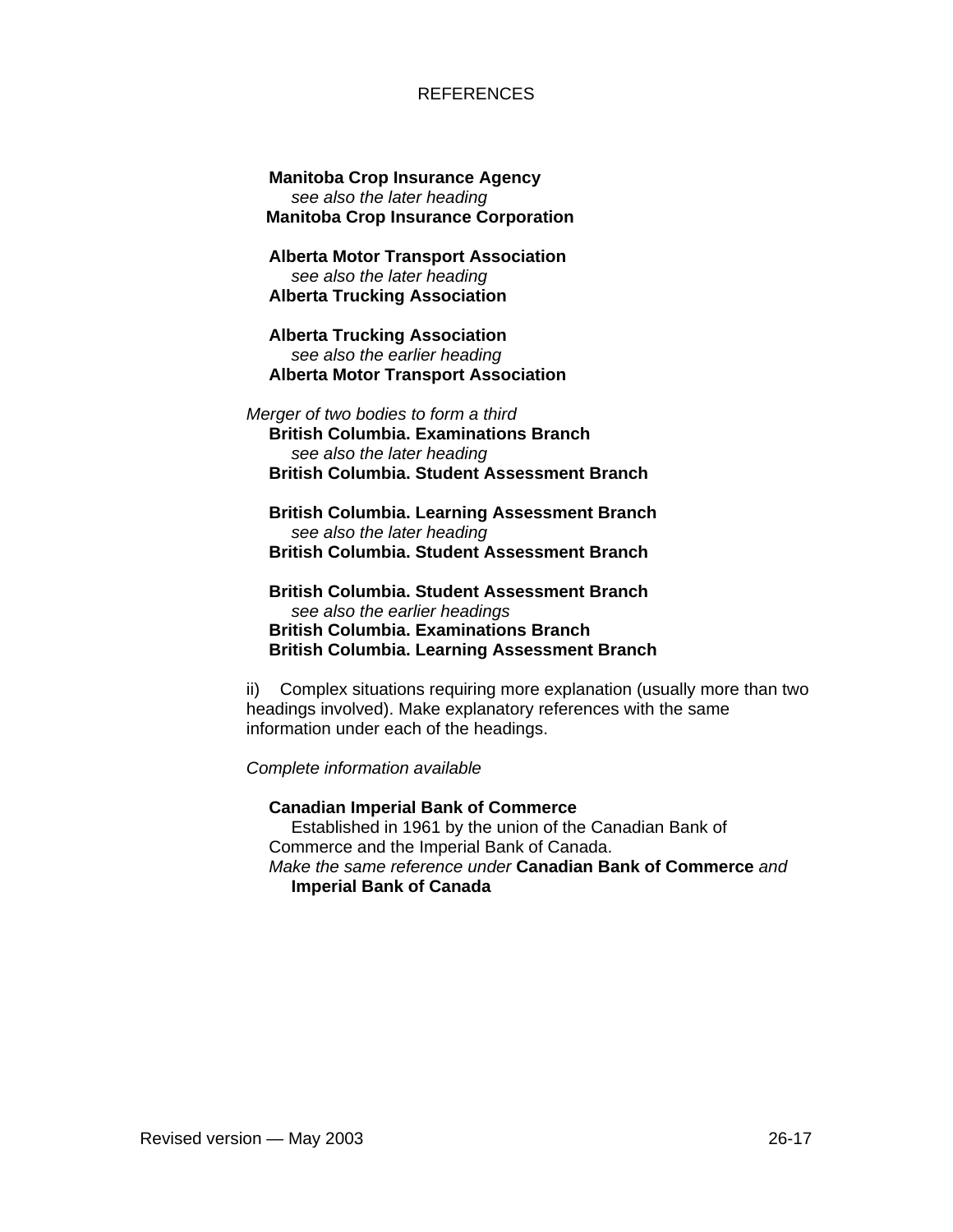**Prince Edward Island.** *Dept. of Community Affairs*

 Established Apr. 1980 by the amalgamation of Dept. of the Environment, Dept. of Municipal Affairs, the conservation functions of the former Dept. of Tourism, Parks and Conservation and related services from other government agencies. Name changed fall of 1982 to Dept. of Community and Cultural Affairs. For records of these bodies, see their names as subheadings of **Prince Edward Island.**  *Make a similar reference under the heading for each of these government bodies* 

*Incomplete information available* 

**Zambia.** *Ministry of Mines and Mining Development* The Ministry of Mines and Mining Development was created about 1970. For related bodies see also **Zambia**. *Ministry of Lands and Mines*  **Zambia**. *Ministry of Mines*  **Zambia**. *Ministry of Mines and Co-operatives Make a similar reference under the heading for each of these government bodies* 

iii) Multiple headings for one series of meetings. Make the same explanatory reference under each of the conference headings involved.

**Symposium on the Plasma Membrane** (*1961 : New York, N.Y.*) Records of this series of meetings are found under the following headings or titles:

3rd: **Symposium on the Plasma Membrane** (*1961 : New York, N.Y.*)

4<sup>th</sup>: Connective tissue

5<sup>th</sup>: Differentiation and development

7th: **Symposium on Macromolecular Metabolism** (*1965 : New York, N.Y.*)

8<sup>th</sup>: Contractile process

9th: **Basic Science Symposium**

*Make the same explanatory reference under the heading for the 7th and for the 9th- symposia*

(26.3C1.)

**26.3C2. Acronyms.** If, in the retrieval system, initials with full stops are filed differently from initials without full stops, and more detailed guidance than a *see* reference is required, make an explanatory reference under each form.